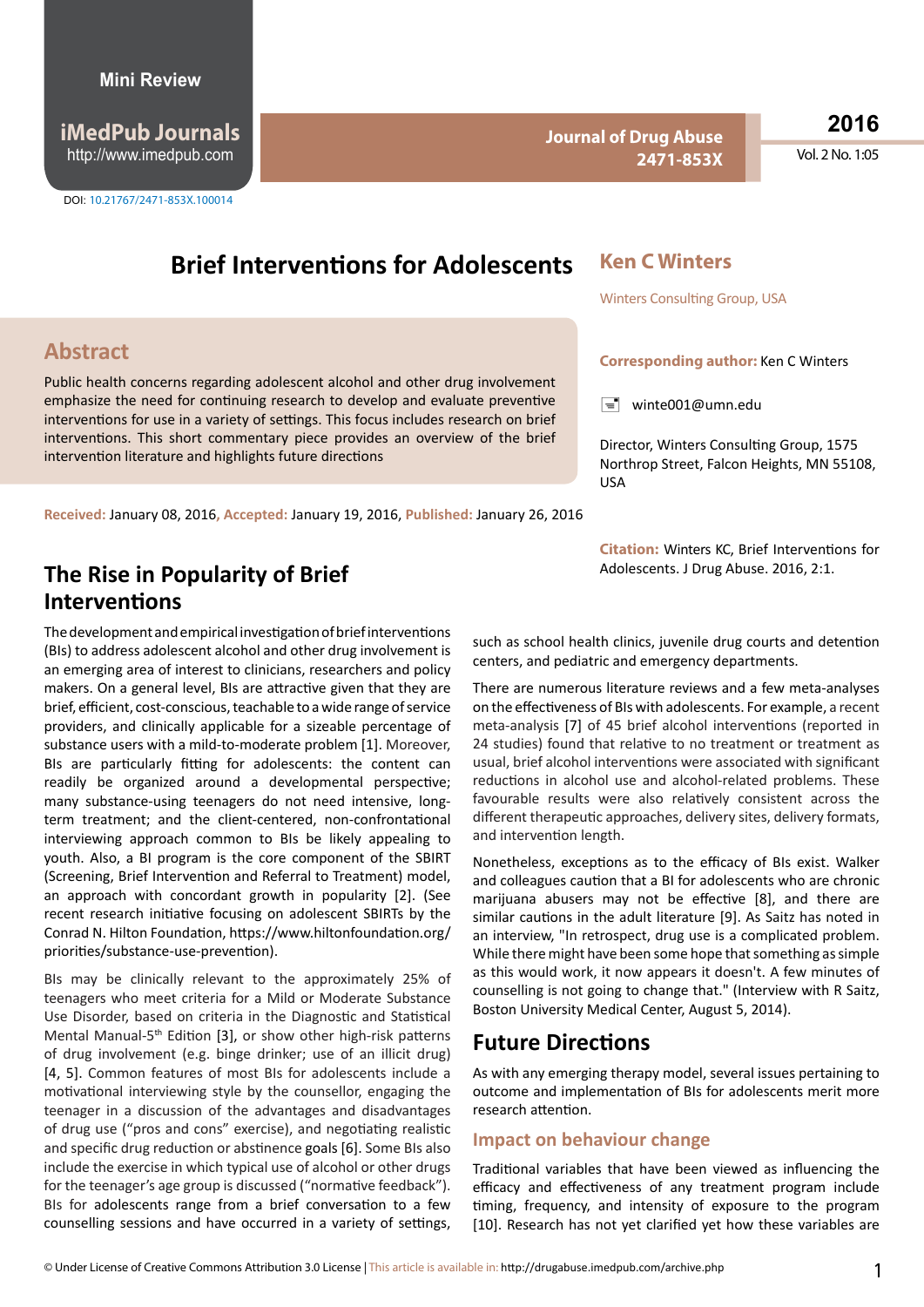associated with the effectiveness of adolescent BIs, although there are indications that a single counselling experience may

Another perspective that merits more research attention questions the value of a fixed, manualized intervention. In this light, such standardized programs may be limited because the program fails to take into account that individuals are heterogeneous both in their intervention needs and in their response to various intervention frameworks [11]. Adaptive or tailored strategies optimize outcomes by individualizing the intervention option [12]. Applying this notion to BIs could provide a framework that specifies when and how the type or intensity of a specific intervention should be adjusted depending on tailoring variables. Examples of tailoring variables include may include pre-intervention, adolescent characteristics [13], adolescent preferences when given a choice of program delivery or content, or the client's progress through the program. Also, tailoring variables may be based on features or forms of a BI; variables of interest here are the setting in which the program is implemented, how many sessions, individual vs. group administration, the use of booster sessions, the inclusion of parents, and what counselling components are essential (e.g., decisional balance exercises; goal-setting).

yield as much impact as multiple sessions [7].

#### **Extent of efficacy**

Nearly all studies of adolescent BI's have limited their outcomes to no more than one year. To what extent, if at all, a brief counselling experience can influence extended health remains an open question. A related issue is what mechanisms of change are associated with extended behaviour change when it occurs. Do BIs promote self-directed changes, changes in the home (e.g., changes in parenting practices), or additional counselling? Regarding the latter point, the role of BIs in triggering a referral to treatment has not been formally studied. The recent research attention of SBIRT for adolescents, as already noted, provides an opportunity for "RT" research questions to be addressed.

#### **Implementation**

More work is needed to determine to what extent the effectiveness

of BIs are dependent upon implementation features. Traditional essential principles of successful implementation include that the core program components are delivered with fidelity; absence of barriers such as unavailable transportation, not enough time to deliver a minimum of intervention dosage, and scheduling problems; and service providers being sufficiently trained and supervised [10]. Regarding the latter point, a recent study showed that the effectiveness of BIs was associated with counsellors who were proficient in client-centered counselling and motivational interviewing [14].

Implementation becomes more complicated with the use adaptive models. For example, fidelity to deliver content and the skill level of the service provider may be more difficult when program content changes based on tailoring rules. Also, practical problems may arise when the tailoring guidelines suggest the need for parent involvement, but the teenage client may refuse to participate if a parent is involved. Also, consider the challenges of an adaptive model that includes booster sessions after the core program because of poor clinical progress but the setting may not have the resources to accommodate the additional sessions.

### **Summary**

The use of alcohol and other drugs by adolescents persists as a major public health issue in the United States. The BI approach holds great promise to expand services to a wide range of youth in diverse and non-traditional settings. A sizeable number of rigorous studies offer encouragement that BIs (and the related SBIRT model) are effective in adolescents involved with drugs. Progress is being made in teasing out the pathways through which BIs are exerting their effects, and adaptive models, despite challenges, may be a fruitful direction for a new generation of preventive interventions. These trends highlight the need for continuing research to develop effective brief interventions to address adolescents whose drug problem has not progressed to a severe level.

### **Acknowledgement**

This study was supported by grants DA017492 and AA14866 from the National Institute on Health.